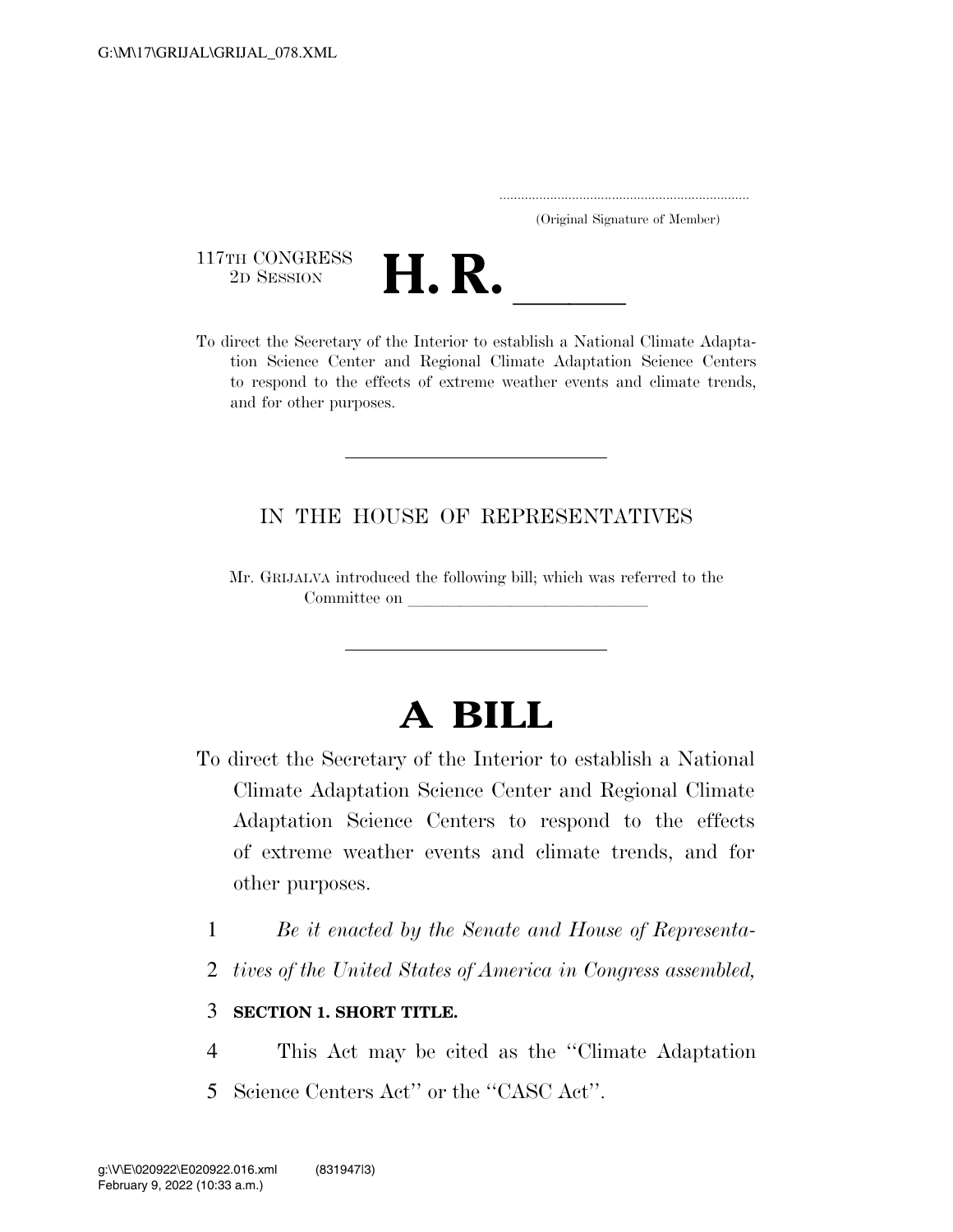#### **SEC. 2. DEFINITIONS.**

In this Act:

 (1) ADAPTATION.—The term ''adaptation'' means—

 (A) the process of adjustment to actual or expected climate and the effects of extreme weather, climate trends, and climate variability; and

 (B) protection, management, and conserva- tion efforts designed to maintain or enhance the ability of people, fish, wildlife, plants, land, eco- systems, and water of the United States to withstand, adjust to, or recover from the effects of extreme weather, climate trends, and climate variability.

 (2) CULTURAL RESOURCES.—The term ''cul-tural resources''—

 (A) means those features and values re-lated to cultural heritage; and

 (B) includes biological species with cultural heritage or ceremonial importance, and historic and prehistoric sites, trails, structures, inscrip- tions, art, and artifacts on Federal lands or representative of the culture of Indian Tribes, Native Hawaiians, and Native American Pacific Islanders.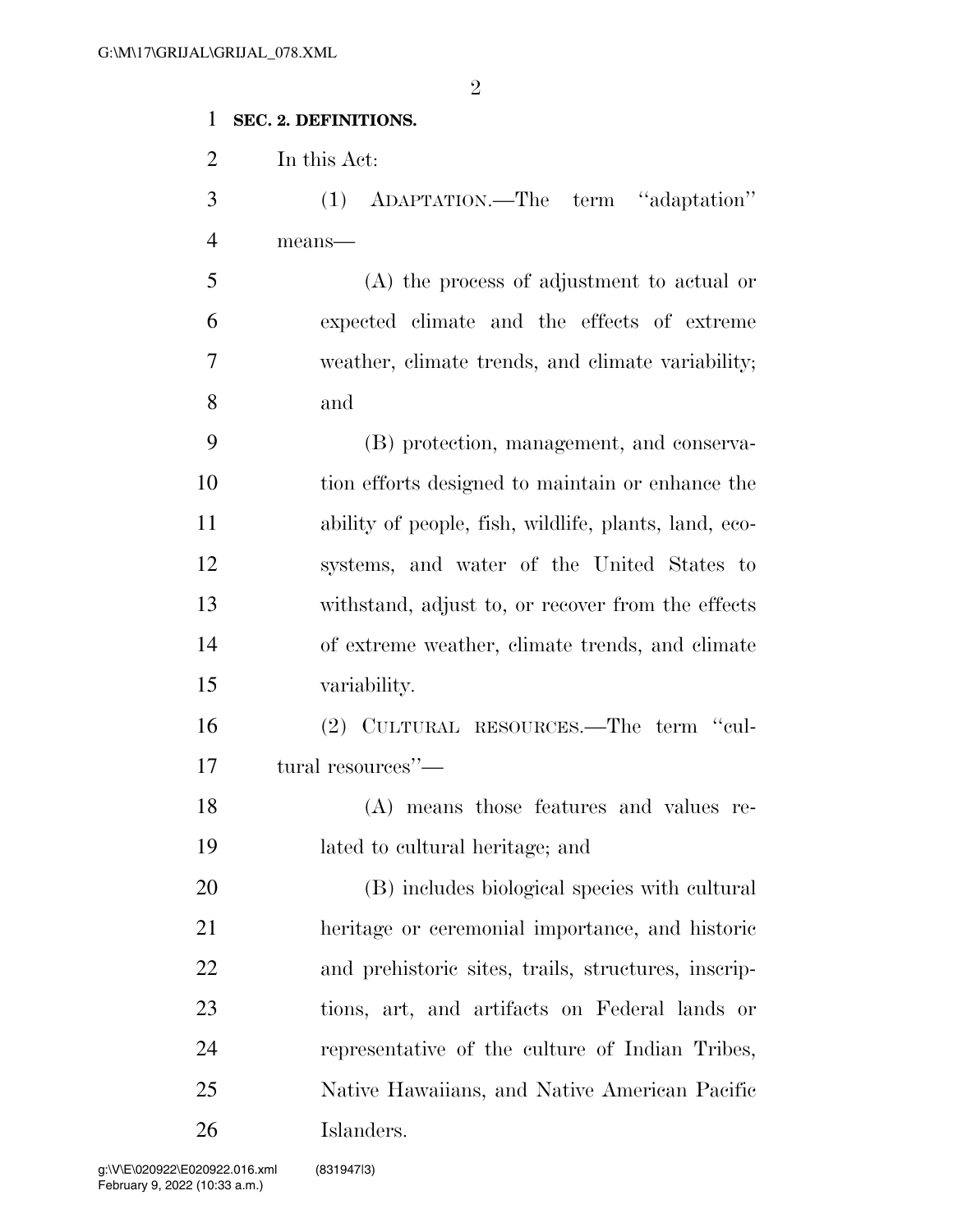| $\mathbf{1}$   | COMMITTEE.—The term "Committee"<br>(3)                 |
|----------------|--------------------------------------------------------|
| $\overline{2}$ | means the Advisory Committee on Climate and Nat-       |
| 3              | ural Resource Sciences established under section 6.    |
| 4              | (4) CONSORTIUM INSTITUTION.—The<br>term                |
| 5              | "consortium institution" means college, university,    |
| 6              | State cooperative institution, State agency, Indian    |
| 7              | Tribe, Tribal College or University, Historically      |
| 8              | Black College or University, Tribal organization,      |
| 9              | Native Hawaiian organization, minority-serving in-     |
| 10             | stitution, or other educational institution or organi- |
| 11             | zation, Federal agency, public or private organiza-    |
| 12             | tion, individual, or any other party within each Re-   |
| 13             | gional Center other than the United States Geologi-    |
| 14             | cal Survey and the host institution.                   |
| 15             | (5) DEPARTMENT.—The term "Department"                  |
| 16             | means the Department of the Interior.                  |
| 17             | ECOSYSTEM SERVICES.—The term "eco-<br>(6)              |
| 18             | system services" means those benefits that eco-        |
| 19             | systems provide humans and human society, includ-      |
| 20             | ing clean air, clean water, and other economically     |
| 21             | important services.                                    |
| 22             | (7) HISTORICALLY BLACK COLLEGES AND UNI-               |
| 23             | VERSITIES.—The term "Historically Black Colleges       |
| 24             | and Universities" has the same meaning given to the    |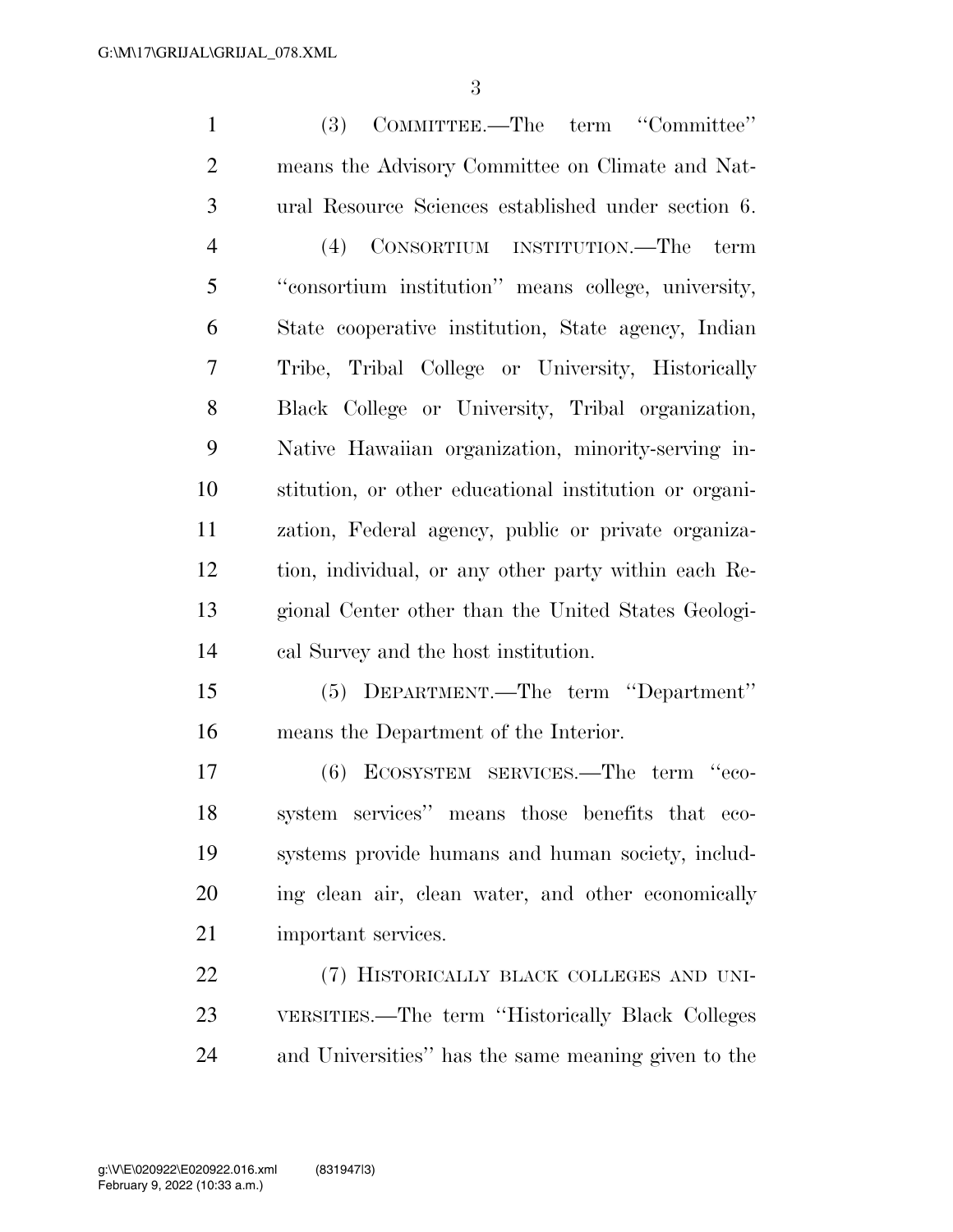| $\mathbf{1}$   | term "part B institutions" in section 322 of the       |
|----------------|--------------------------------------------------------|
| $\overline{2}$ | Higher Education Act of 1965 (20 U.S.C. 1061).         |
| 3              | (8) HOST INSTITUTION.—The term "host insti-            |
| $\overline{4}$ | tution" means the non-Federal lead organization        |
| 5              | within each Regional Center.                           |
| 6              | (9) INDIAN TRIBE.—The term "Indian Tribe"              |
| 7              | has the meaning given the term in section 4 of the     |
| 8              | Indian Self-Determination and Education Assistance     |
| 9              | Act $(25 \text{ U.S.C. } 5304(e))$ .                   |
| 10             | (10)<br>MINORITY-SERVING INSTITUTION.—The              |
| 11             | term "minority-serving institution" means a His-       |
| 12             | panic-serving institution, an Alaska Native-serving    |
| 13             | institution, a Native Hawaiian-serving institutions, a |
| 14             | Predominantly Black Institution, an Asian American     |
| 15             | and Native American Pacific Islander-serving insti-    |
| 16             | tution, or a Native American-serving nontribal insti-  |
| 17             | tution as described in section 371 of the Higher       |
| 18             | Education Act of 1965 (20 U.S.C. 1067 $q(a)$ ).        |
| 19             | (11) NATIONAL CENTER.—The term "National               |
| 20             | Center" means the National Climate Adaptation          |
| 21             | Science Center established under section $3(a)$ .      |
| 22             | (12) NATIVE AMERICAN PACIFIC ISLANDERS.—               |
| 23             | term "Native American Pacific Islanders"<br>The        |
| 24             | means any descendent of the aboriginal people of       |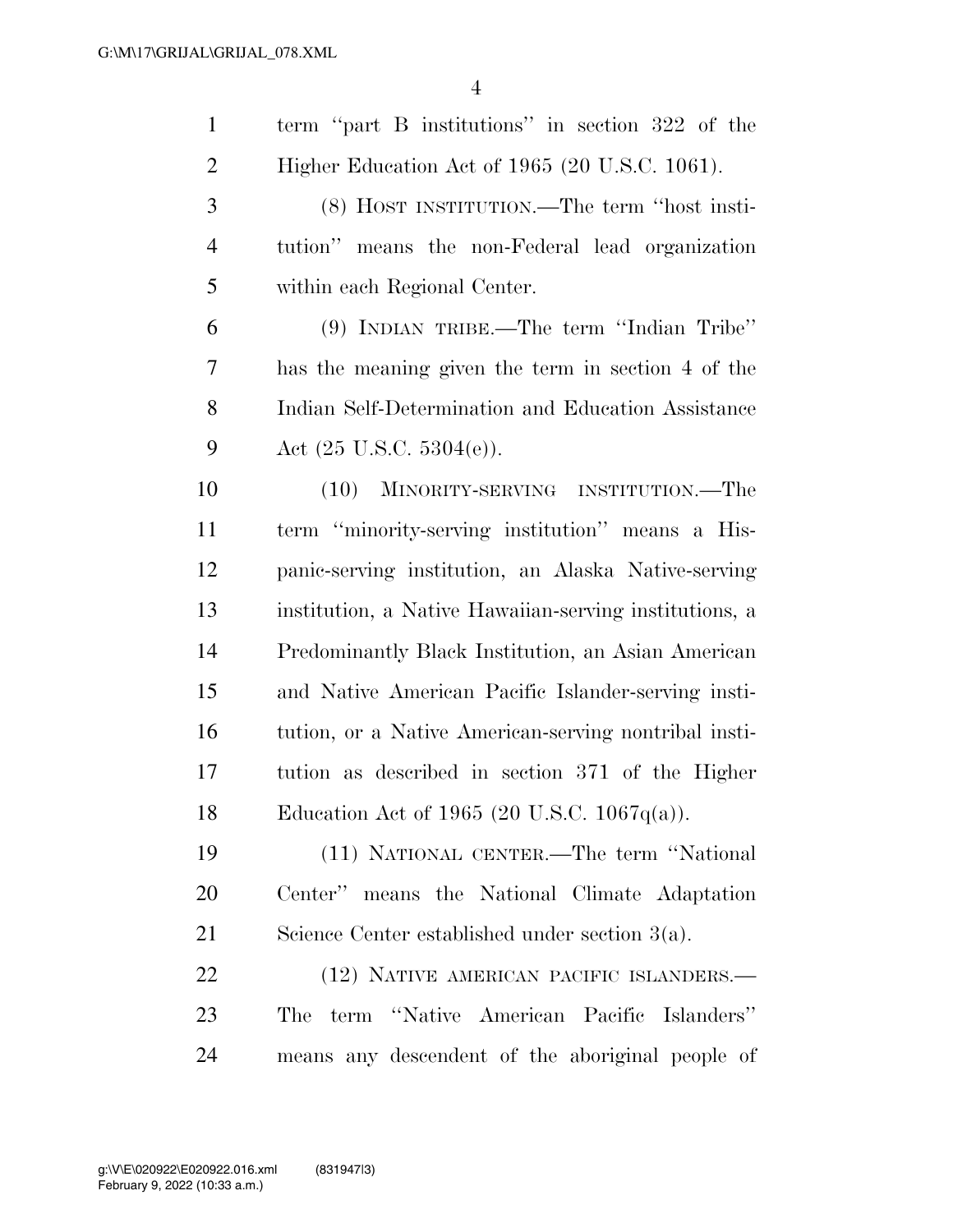| $\mathbf{1}$   | any island in the Pacific Ocean that is a territory  |
|----------------|------------------------------------------------------|
| $\overline{2}$ | of the United States.                                |
| 3              | (13) NATIVE HAWAIIAN.—The term "Native               |
| $\overline{4}$ | Hawaiian" means any individual who is a descend-     |
| 5              | ant of the aboriginal people who, prior to 1778, oc- |
| 6              | cupied and exercised sovereignty in the area that    |
| 7              | now constitutes the State of Hawaii.                 |
| 8              | (14) NATIVE HAWAIIAN ORGANIZATION.—The               |
| 9              | term "Native Hawaiian organization" means any or-    |
| 10             | ganization which—                                    |
| 11             | (A) serves and represents the interests of           |
| 12             | Native Hawaiians;                                    |
| 13             | (B) has as a primary and stated purpose              |
| 14             | the provision of services to Native Hawaiians;       |
| 15             | and                                                  |
| 16             | (C) has expertise in Native Hawaiian Af-             |
| 17             | fairs, and shall include the Office of Hawaiian      |
| 18             | Affairs and Hui Malama I Na Kupuna O Ha-             |
| 19             | wai'i Nei.                                           |
| 20             | (15) NATURAL RESOURCES.—The term "nat-               |
| 21             | ural resources" has the meaning given the term in    |
| 22             | section 11.14 of title 43, Code of Federal Regula-   |
| 23             | tions.                                               |
| 24             | (16) REGIONAL CENTER.—The term "Regional             |
| 25             | Center" means one of the Regional Climate Adapta-    |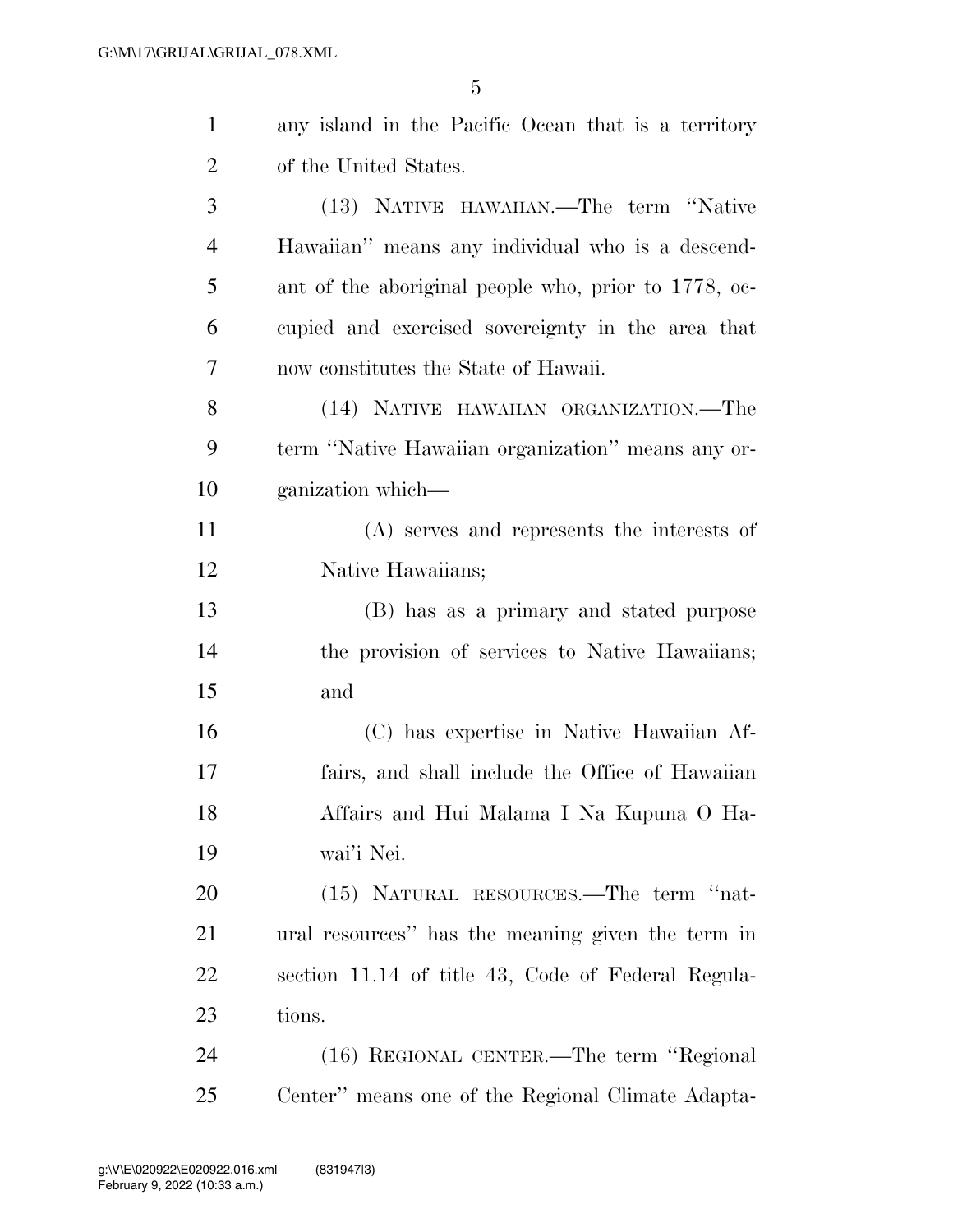| $\mathbf{1}$   | tion Science Centers established under section $3(a)$  |
|----------------|--------------------------------------------------------|
| $\overline{2}$ | that provide support for specific geographic locations |
| 3              | in the United States.                                  |
| $\overline{4}$ | (17) SECRETARY.—The term "Secretary"                   |
| 5              | means the Secretary of the Interior.                   |
| 6              | (18) STATE.—The term "State" means—                    |
| 7              | (A) a State of the United States;                      |
| 8              | (B) the District of Columbia;                          |
| 9              | (C) American Samoa;                                    |
| 10             | $(D)$ Guam;                                            |
| 11             | (E) the Commonwealth of the Northern                   |
| 12             | Mariana Islands;                                       |
| 13             | (F) Puerto Rico; and                                   |
| 14             | (G) the Virgin Islands of the United                   |
| 15             | States.                                                |
| 16             | (19) TRIBAL COLLEGE OR UNIVERSITY.—The                 |
| 17             | term "Tribal College or University" means an insti-    |
| 18             | tution that—                                           |
| 19             | (A) qualifies for funding under the Tribally           |
| 20             | Controlled Colleges and Universities Assistance        |
| 21             | Act of 1978 (25 U.S.C. 1801 et seq.) or the            |
| 22             | Navajo Community College Act (25 U.S.C.                |
| 23             | $640a$ note); or                                       |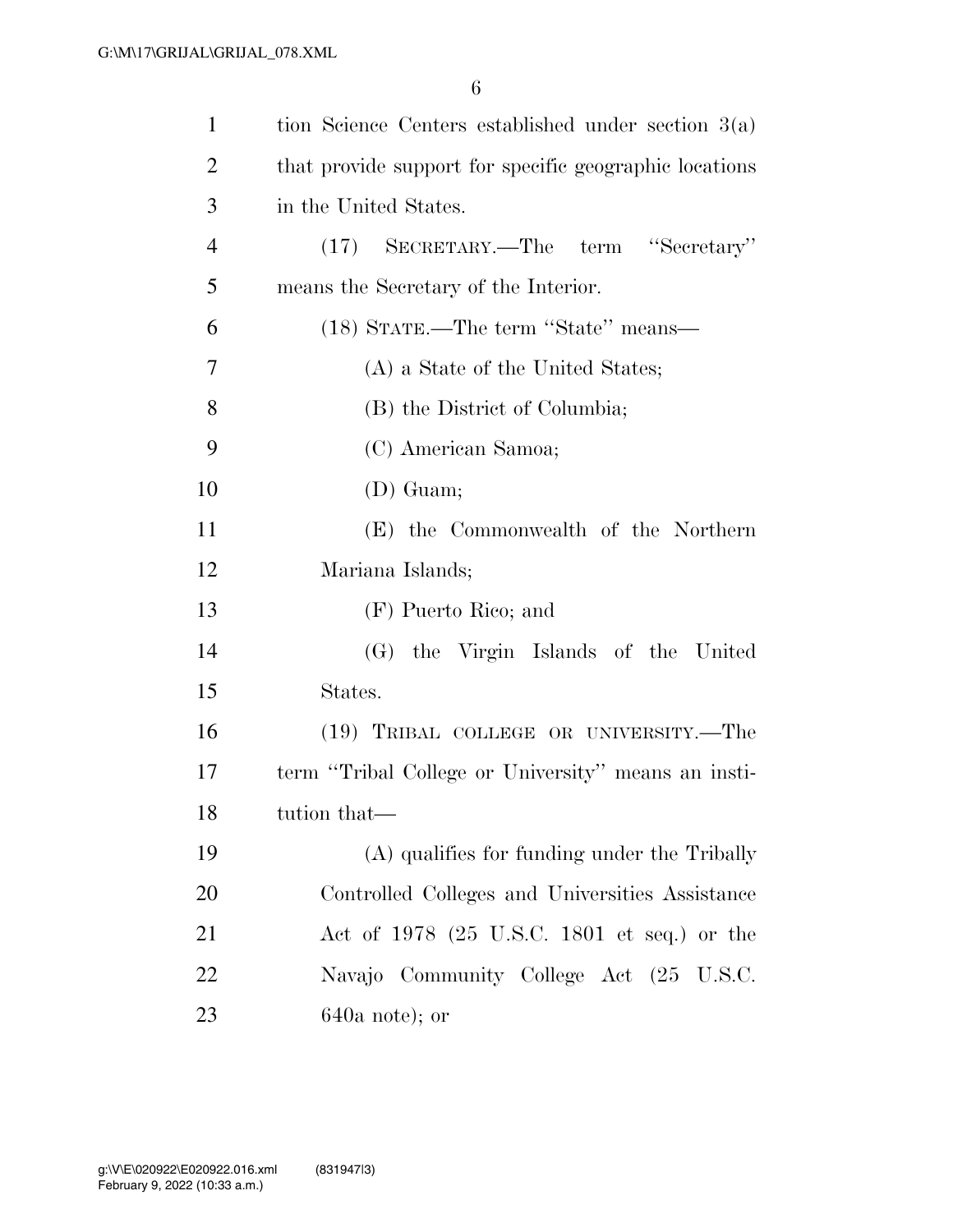| $\mathbf{1}$   | $(B)$ is cited in section 532 of the Equity in         |
|----------------|--------------------------------------------------------|
| $\overline{2}$ | Educational Land-Grant Status Act of 1994 (7)          |
| 3              | U.S.C. 301 note).                                      |
| $\overline{4}$ | (20) TRIBAL ORGANIZATION.—The term "Trib-              |
| 5              | al organization" means—                                |
| 6              | (A) the recognized governing body of any               |
| 7              | Indian Tribe; or                                       |
| 8              | (B) any legally established organization of            |
| 9              | Indians that is—                                       |
| 10             | (i) controlled, sanctioned, or chartered               |
| 11             | by the recognized governing body of an In-             |
| 12             | dian Tribe; or                                         |
| 13             | $(ii)(I)$ democratically elected by the                |
| 14             | adult members of the Indian community to               |
| 15             | be served by such organization; and                    |
| 16             | (II) includes the maximum participa-                   |
| 17             | tion of Indians in all phases of its activi-           |
| 18             | ties.                                                  |
| 19             | (21) UNIVERSITY.—The term "university" has             |
| <b>20</b>      | the meaning given to "institution of higher edu-       |
| 21             | cation" as that term is defined by section $101(a)$ of |
| 22             | the Higher Education Act of 1965 (20 U.S.C.            |
| 23             | $1001(a)$ .                                            |
| 24             | SEC. 3. ESTABLISHMENT AND DUTIES.                      |
| 25             | (a) ESTABLISHMENT.—                                    |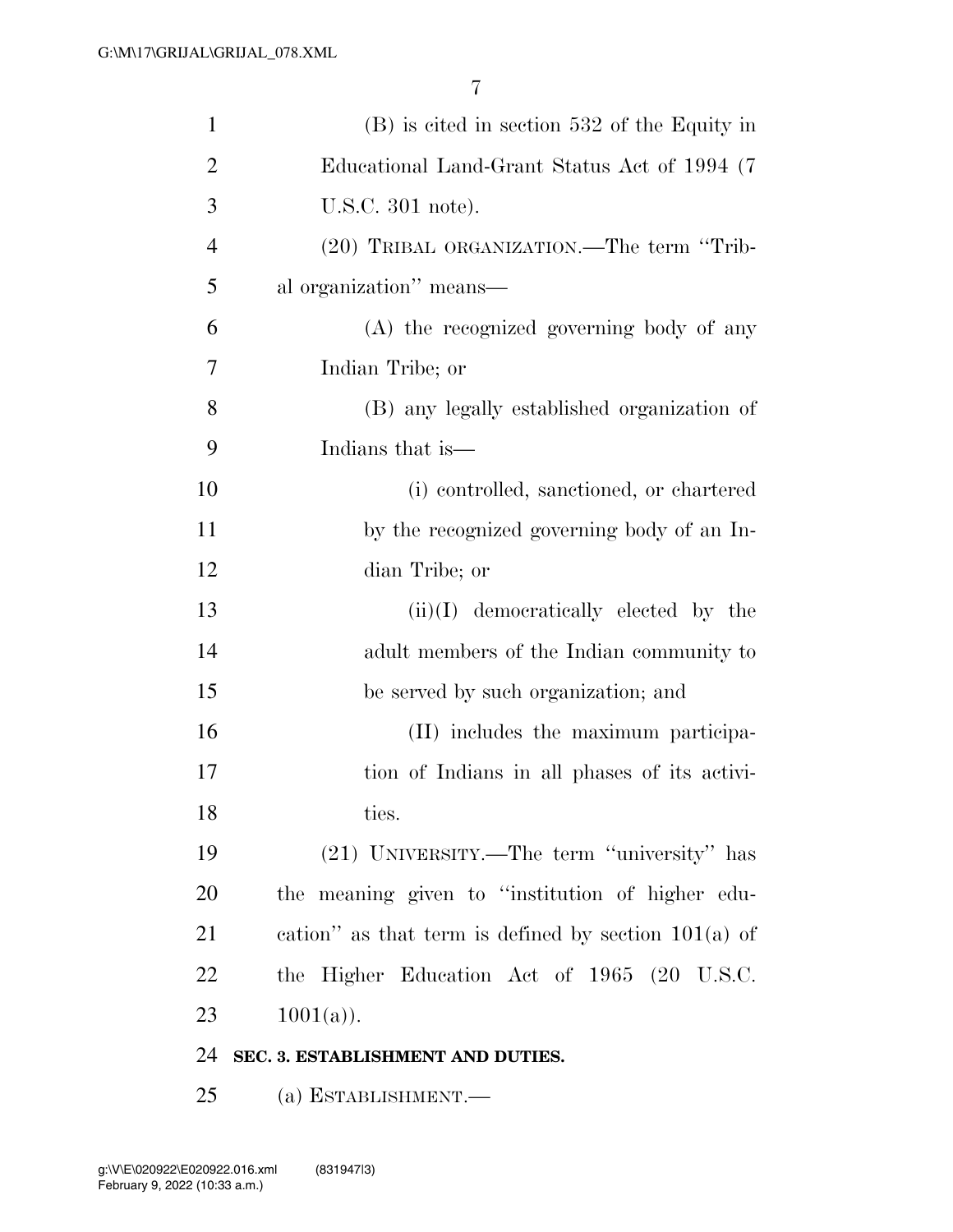(1) IN GENERAL.—The Secretary, in collabora- tion with States, Indian Tribes, and other partner organizations, shall establish a program to be known as the ''National and Regional Climate Adaptation Science Centers'' to provide scientific expertise to managers of natural resources, cultural resources, and ecosystem services for the purpose of informing decisions that aid adaptation to a changing climate and extreme weather events. The program shall in- clude a National Climate Adaptation Science Center and Regional Climate Adaptation Science Centers, which shall be administered by the United States Geological Survey.

 (2) CHIEF; DIRECTORS.—The Chief of the Na- tional Center shall be a United States Geological Survey employee. Each Regional Center shall have a Federal Director and a Host Institution Director who shall work cooperatively to further the mission of the Regional Center. Federal Directors of the Re- gional Centers shall be United States Geological Survey employees who report directly to the Chief of the National Center.

23 (b) DUTIES OF THE NATIONAL CENTER. In collabo- ration with Federal agencies, States, Indian Tribes, Tribal organizations, Native Hawaiians, Native Hawaiian organi-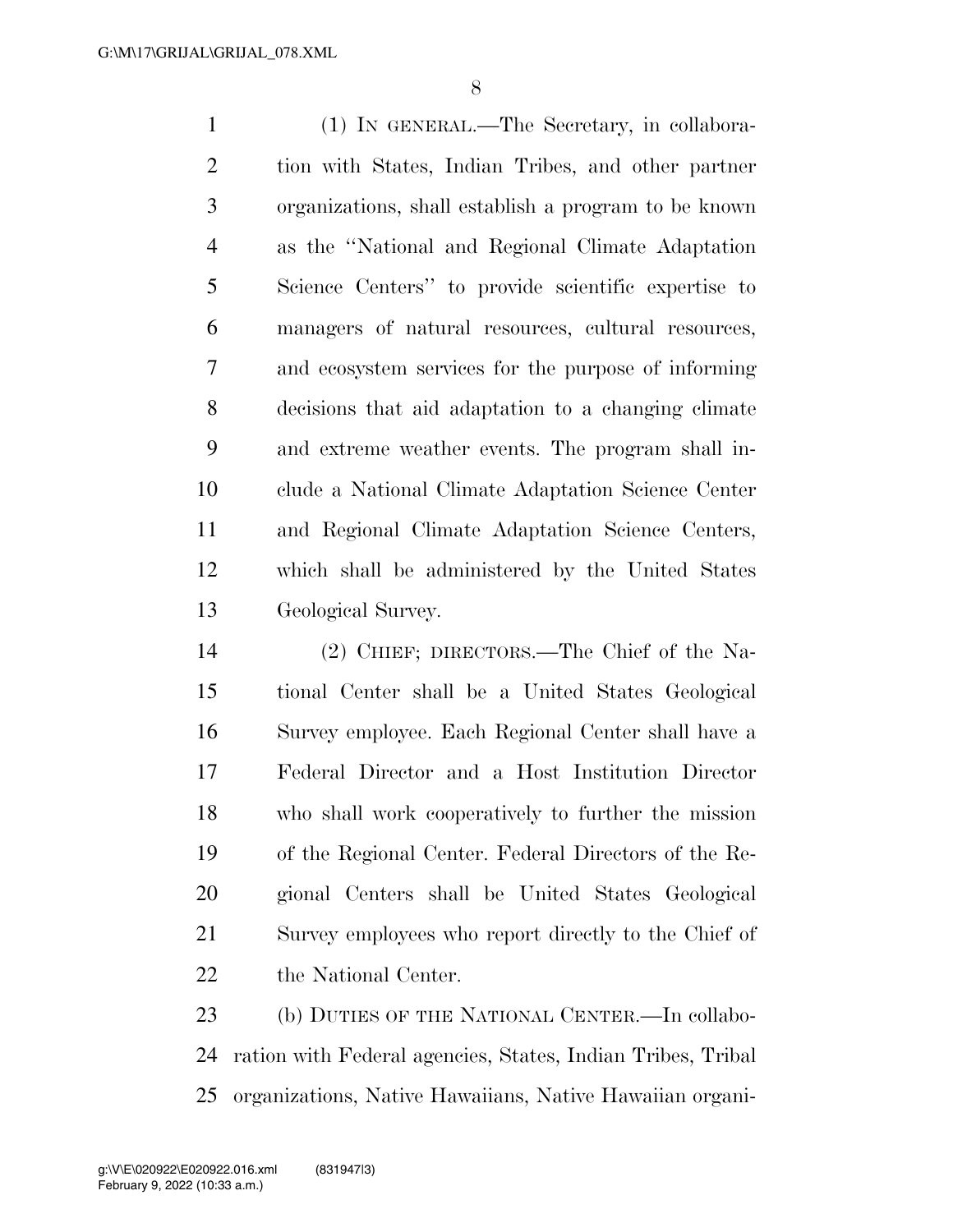| $\mathbf{1}$   | zations, Native American Pacific Islanders, and other |
|----------------|-------------------------------------------------------|
| 2              | partner organizations, the National Center shall—     |
| 3              | (1) serve as the national office for the Regional     |
| $\overline{4}$ | Centers;                                              |
| 5              | (2) provide leadership and guidance on adminis-       |
| 6              | tration, partnerships, information management, and    |
| 7              | communications;                                       |
| 8              | (3) develop and facilitate coordination among         |
| 9              | the Regional Centers;                                 |
| 10             | (4) coordinate with other Federal agencies            |
| 11             | working on similar research and activities;           |
| 12             | (5) conduct research on cross-regional and na-        |
| 13             | tional science priorities;                            |
| 14             | $(6)$ support Regional Centers that—                  |
| 15             | (A) are hosted at a university, or a consor-          |
| 16             | tium of universities or other research institu-       |
| 17             | tions, within the region of each Regional Cen-        |
| 18             | ter;                                                  |
| 19             | (B) are collaborations between the Federal            |
| <b>20</b>      | Director and the Host Institution Director and        |
| 21             | their staffs to address the broad scientific mis-     |
| <u>22</u>      | sion and goals as defined by the National Cen-        |
| 23             | ter in a manner that is relevant to its specific      |
| 24             | geographic region and in cooperation with State       |
| 25             | and local governments, Indian Tribes, Tribal          |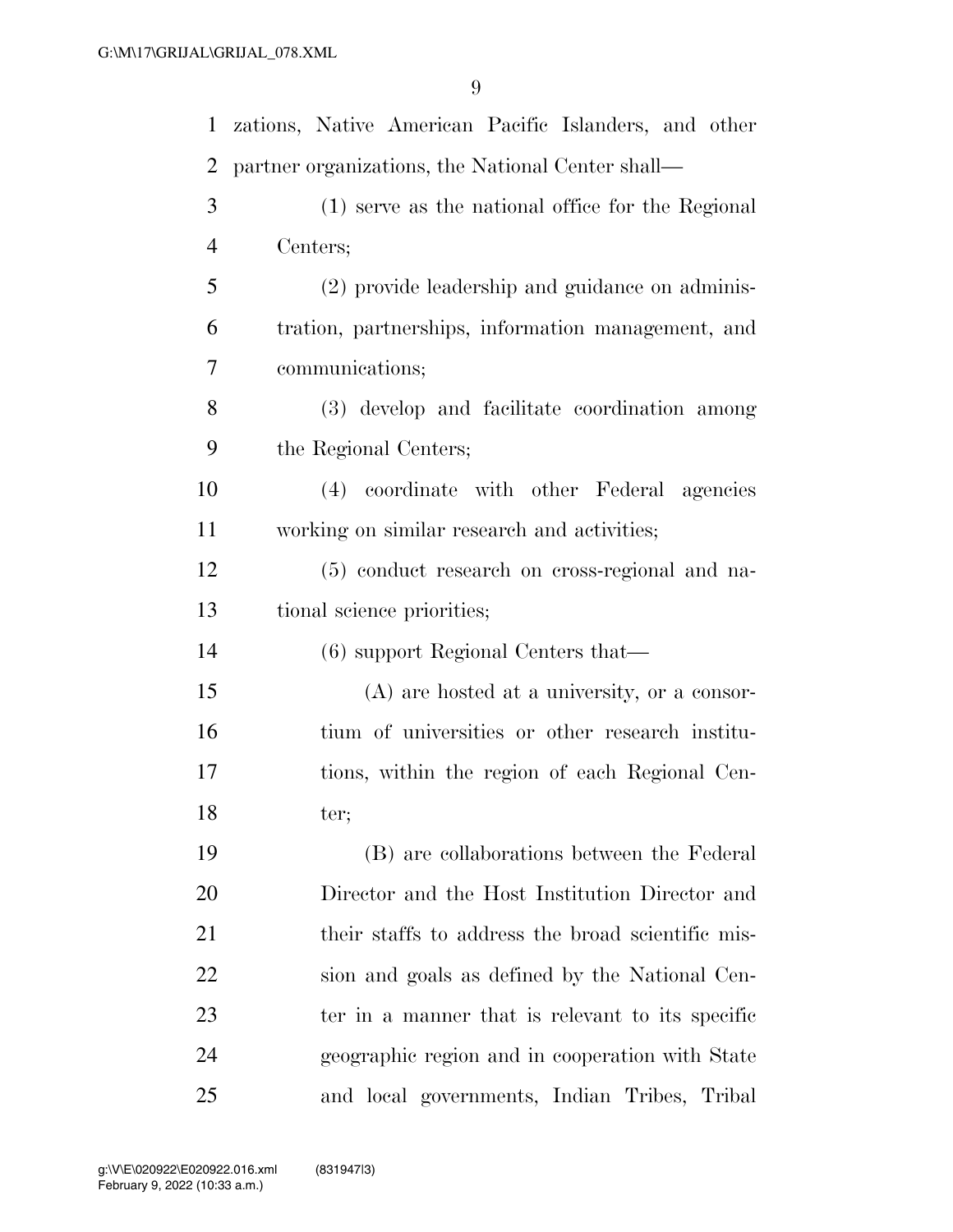| $\mathbf{1}$   | organizations, Native Hawaiians, Native Hawai-      |
|----------------|-----------------------------------------------------|
| $\overline{2}$ | ian organizations, Native American Pacific Is-      |
| 3              | landers, and other entities within that region;     |
| $\overline{4}$ | (C) promote research, education, training,          |
| 5              | and advisory service activities and broad and       |
| 6              | prompt dissemination of knowledge and tech-         |
| 7              | niques; and                                         |
| 8              | (D) receive funding at the host institution         |
| 9              | through cooperative agreements, contracts, and      |
| 10             | grants under section 4; and                         |
| 11             | (7) acting through the Chief of the National        |
| 12             | Center, with respect to the Regional Centers—       |
| 13             | $(A)$ evaluate and assess the performance of        |
| 14             | the programs of Regional Centers every five         |
| 15             | years, using the priorities, guidelines, and quali- |
| 16             | fications established by the Secretary under this   |
| 17             | section, and determine if the programs are well     |
| 18             | managed and carry out high-quality research,        |
| 19             | education, training, and advisory service activi-   |
| 20             | ties; and                                           |
| 21             | (B) subject to the availability of appropria-       |
| 22             | tions, allocate funding among Regional Centers      |
| 23             | so as to-                                           |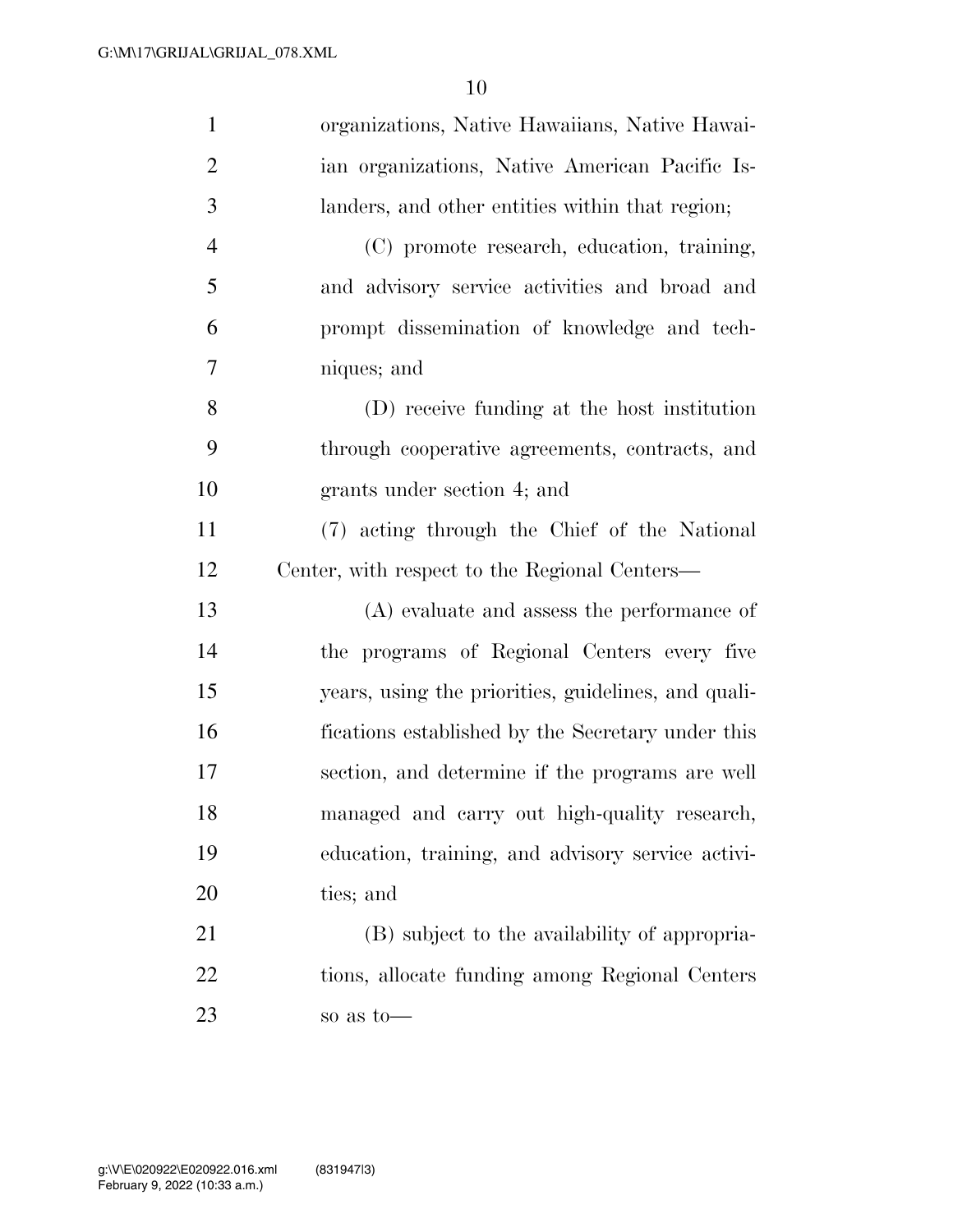| $\mathbf{1}$   | (i) conduct regionally relevant re-               |
|----------------|---------------------------------------------------|
| $\overline{2}$ | search, education, training, and advisory         |
| 3              | service activities in each of the regions;        |
| $\overline{4}$ | (ii) encourage collaborations among               |
| 5              | Regional Centers to address regional and          |
| 6              | national priorities established under this        |
| 7              | section;                                          |
| 8              | (iii) ensure successful implementation            |
| 9              | and operation of Regional Centers;                |
| 10             | (iv) to the maximum extent consistent             |
| 11             | with other provisions of this Act, provide a      |
| 12             | stable base of funding in support of the          |
| 13             | Regional Centers; and                             |
| 14             | (v) encourage and promote coordina-               |
| 15             | tion and cooperation between the research,        |
| 16             | education, training, and advisory service         |
| 17             | activities of the Department and those of         |
| 18             | the host and consortium institutions.             |
| 19             | (c) AUTHORITIES OF THE NATIONAL CENTER.—The       |
| 20             | National Center may—                              |
| 21             | (1) procure the services of appropriate public    |
| 22             | and private agencies and institutions and other   |
| 23             | qualified persons to conduct its work; and        |
| 24             | (2) operate and fund a network of not fewer       |
| 25             | than nine Regional Centers that shall address the |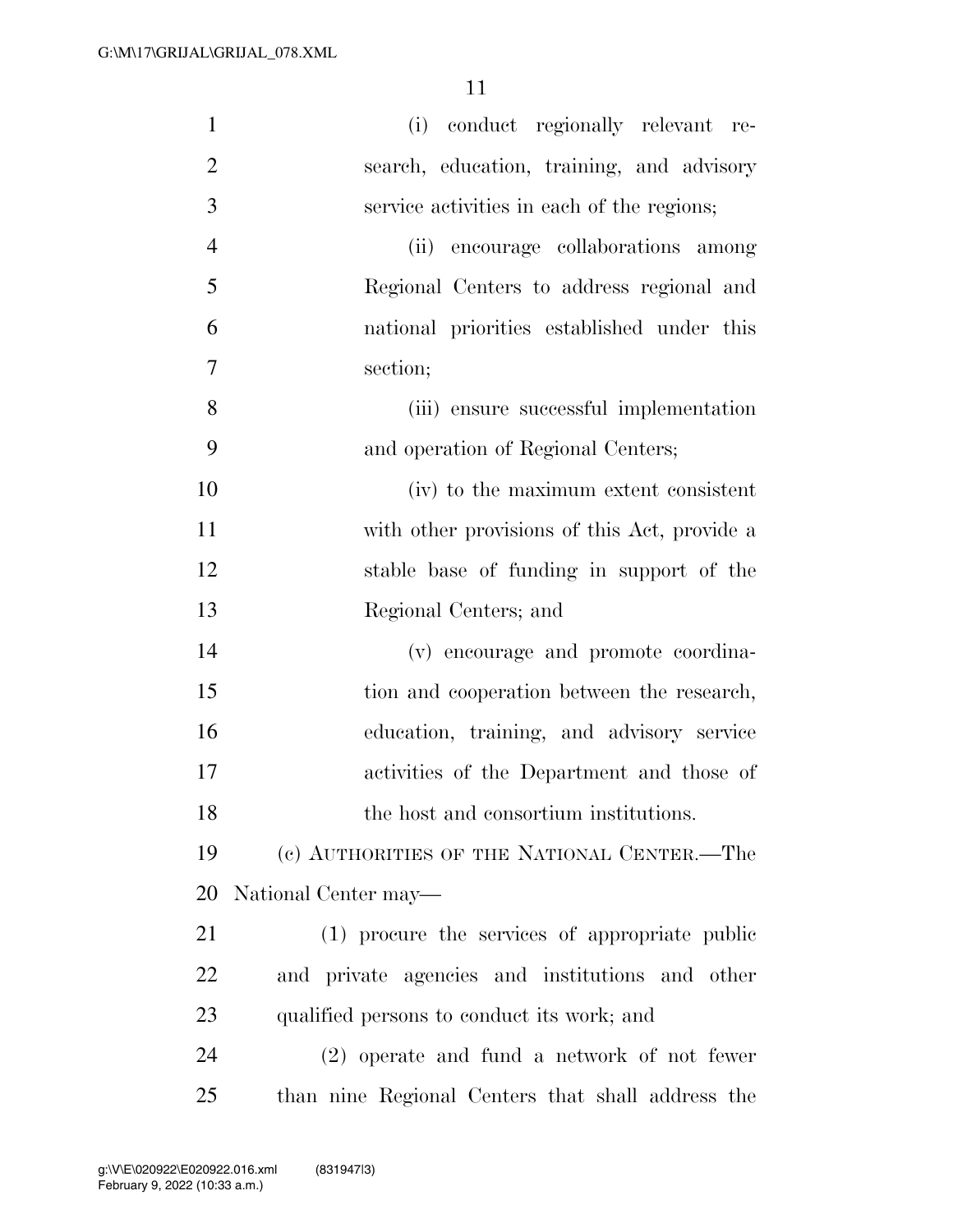impacts of climate trends and variability, including extreme weather events, on natural and cultural re-sources and ecosystem services.

4 (d) DESIGNATION OF THE REGIONAL CENTERS.—

 (1) EXISTING REGIONAL CENTER DESIGNA- TIONS.—Any institution or consortium of institu- tions designated as the host institution of a Regional Center before the date of the enactment of this Act, shall not have to reapply for designation as a Re- gional Center if the Chief of the National Center de- termines that the institution or consortium of insti- tutions meets the guidelines established in para-graph (2).

 (2) REVIEWS OF THE REGIONAL CENTERS.— The Chief of the National Center, in consultation with the Committee, shall establish guidelines re- lated to the activities and responsibilities of the Re-gional Centers. Such guidelines shall include—

 (A) requirements for the merit review of 20 the Regional Centers;

 (B) the circumstances by which a host in- stitution may not be continued as a host insti-tution;

 (C) the schedule for reviews according to the criteria in the schedule for reviews; and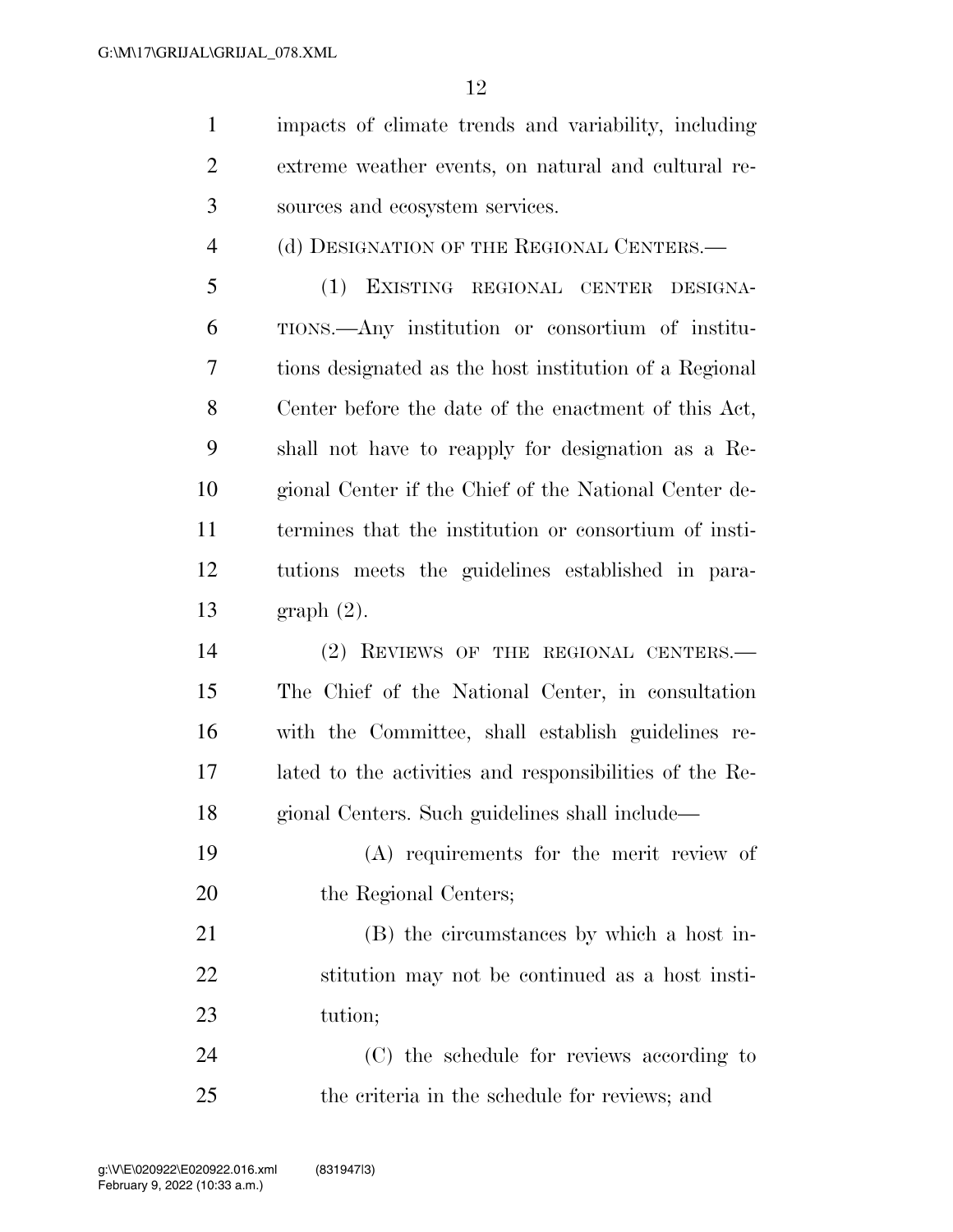(D) the process to select a new host insti-tution.

 (3) CHANGES TO CONSORTIUM INSTITUTIONS.— The Chief of the National Center, in consultation with the Federal Director and Host Institution Di- rector of a Regional Center, may add or remove con- sortium institutions at any time to address regional and national priorities established under this section. (4) FACA.—Committees, subcommittees, and working groups appointed by Federal Directors of the Regional Centers pursuant to this subsection shall not be subject to the Federal Advisory Com- mittee Act (5 U.S.C. App.). (e) DUTIES OF THE REGIONAL CENTERS.—In col- laboration with Federal and State natural resources agen- cies and departments, Indian Tribes, Tribal organizations, Native Hawaiians, Native Hawaiian organizations, Native American Pacific Islanders, Tribal Colleges or Univer-sities, Historically Black Colleges or Universities, minor-

 ity-serving institutions, universities, other research or edu- cational institutions, and other partner organizations, Re- gional Centers shall develop research, education, training, and advisory service priorities regarding the impacts of cli-mate trends and variability on natural and cultural re-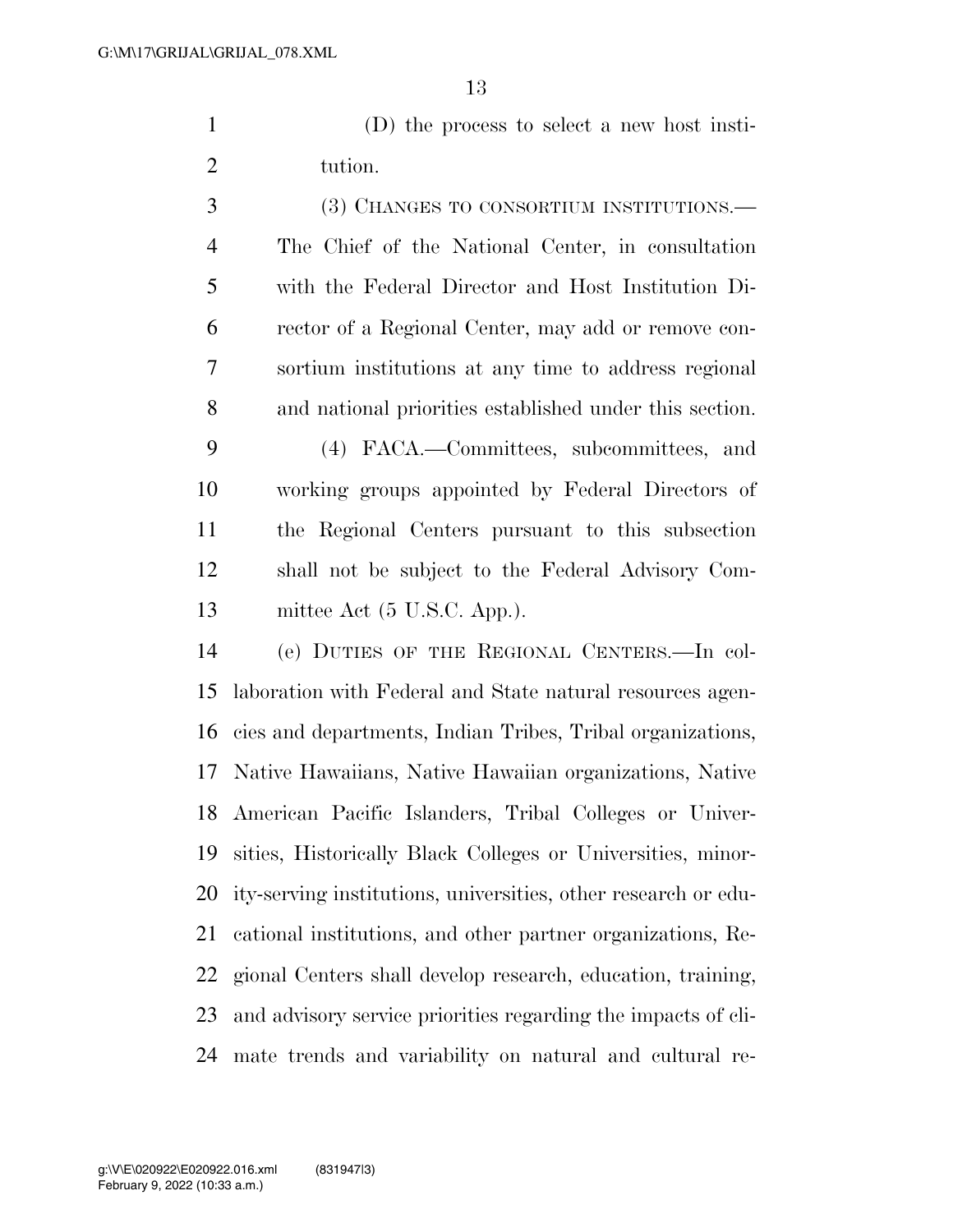source management in their regions for the purpose of cli-mate adaptation.

## **SEC. 4. GENERAL AUTHORITY TO ENTER INTO CONTRACTS, GRANTS, COOPERATIVE AGREEMENTS, AND INTERAGENCY AGREEMENTS.**

 (a) AUTHORITY.—The Director of the United States Geological Survey is authorized to enter into contracts, grants, cooperative agreements, and interagency agree- ments with a host institution or consortium institution to further the research, education, training, and advisory service activities of the Department or its partners relat- ing to impacts of climate trends and variability. This au- thority supplements all other laws relating to the Depart- ment and is not to be construed as limiting or repealing any existing authorities.

 (b) LEGAL INSTRUMENTS.—The Director of the United States Geological Survey may use a contract, grant, cooperative agreement, or interagency agreement as the legal instrument reflecting a relationship between the Secretary and a host institution or consortium institution, to further the duties under section 3 without regard to— (1) any requirements for competition;

 (2) section 6101 of title 41, United States Code; or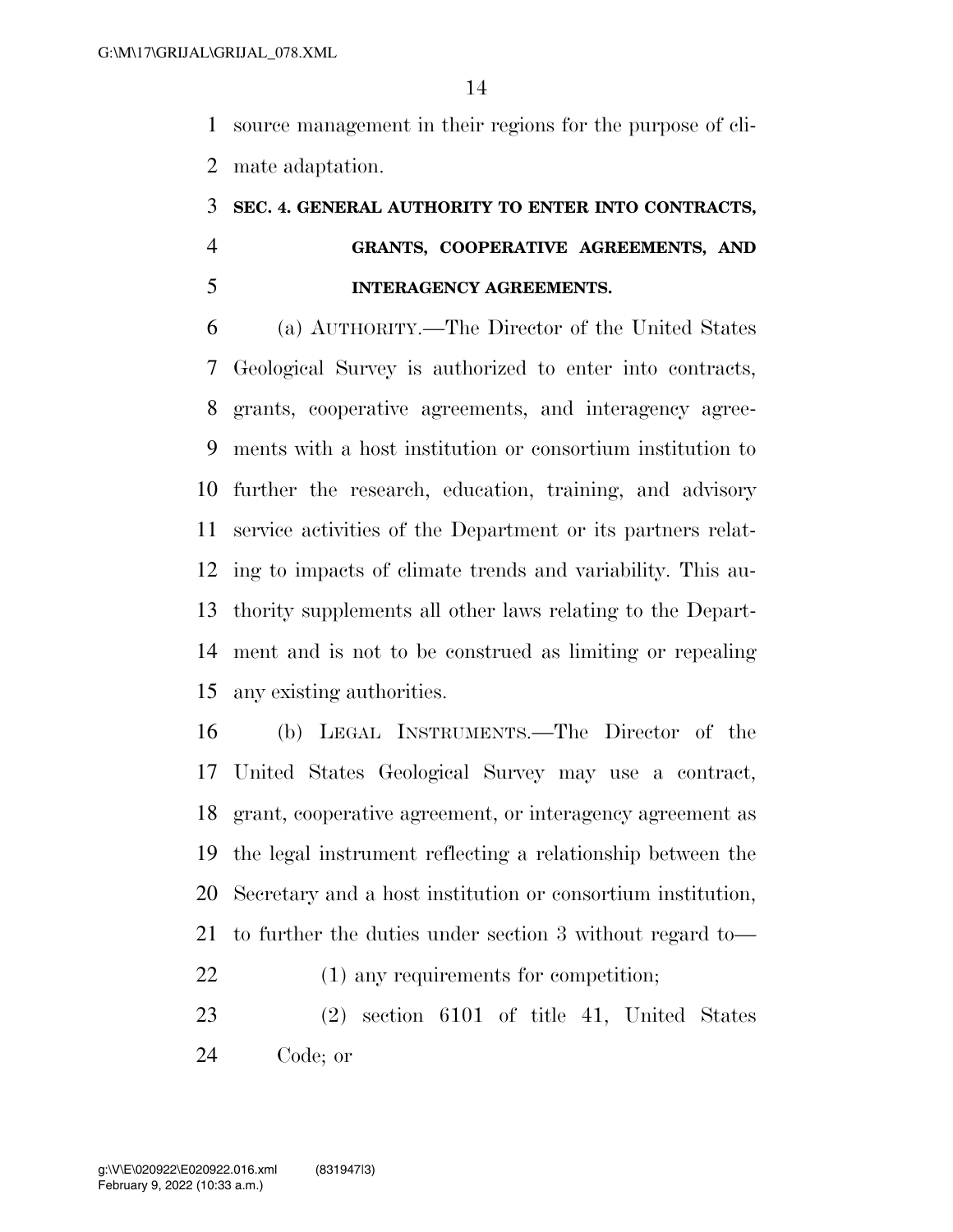(3) subsections (a) and (b) of section 3324 of 2 title 31, United States Code.

 (c) PARTICIPATION OF FEDERAL AGENCIES.—Not- withstanding any other provision of law, any Federal agency may participate in any such cooperative agreement under this section by conTributing funds through the Na- tional Center or otherwise if it is mutually agreed that the objectives of the agreement shall further the author-ized programs of the conTributing agency.

 (d) TITLE TO ASSETS.—The Secretary, acting through the Director of the United States Geological Sur- vey, may vest title to expendable and nonexpendable as- sets, including equipment, supplies, and other tangible personal property in the contractor or recipient when the contractor or recipient purchases such assets with con- tract, grant, cooperative agreement, or interagency agree- ment funds and the Secretary deems such vesting of title a furtherance of the research, education, training, and ad-visory service objectives of the Department.

 (e) APPROVAL REQUIRED.—In any case where a con- tract is let or grant made to an organization to perform services benefitting more than one Indian Tribe, the ap- proval of each such Indian Tribe shall be a prerequisite to the letting or making of such contract or grant.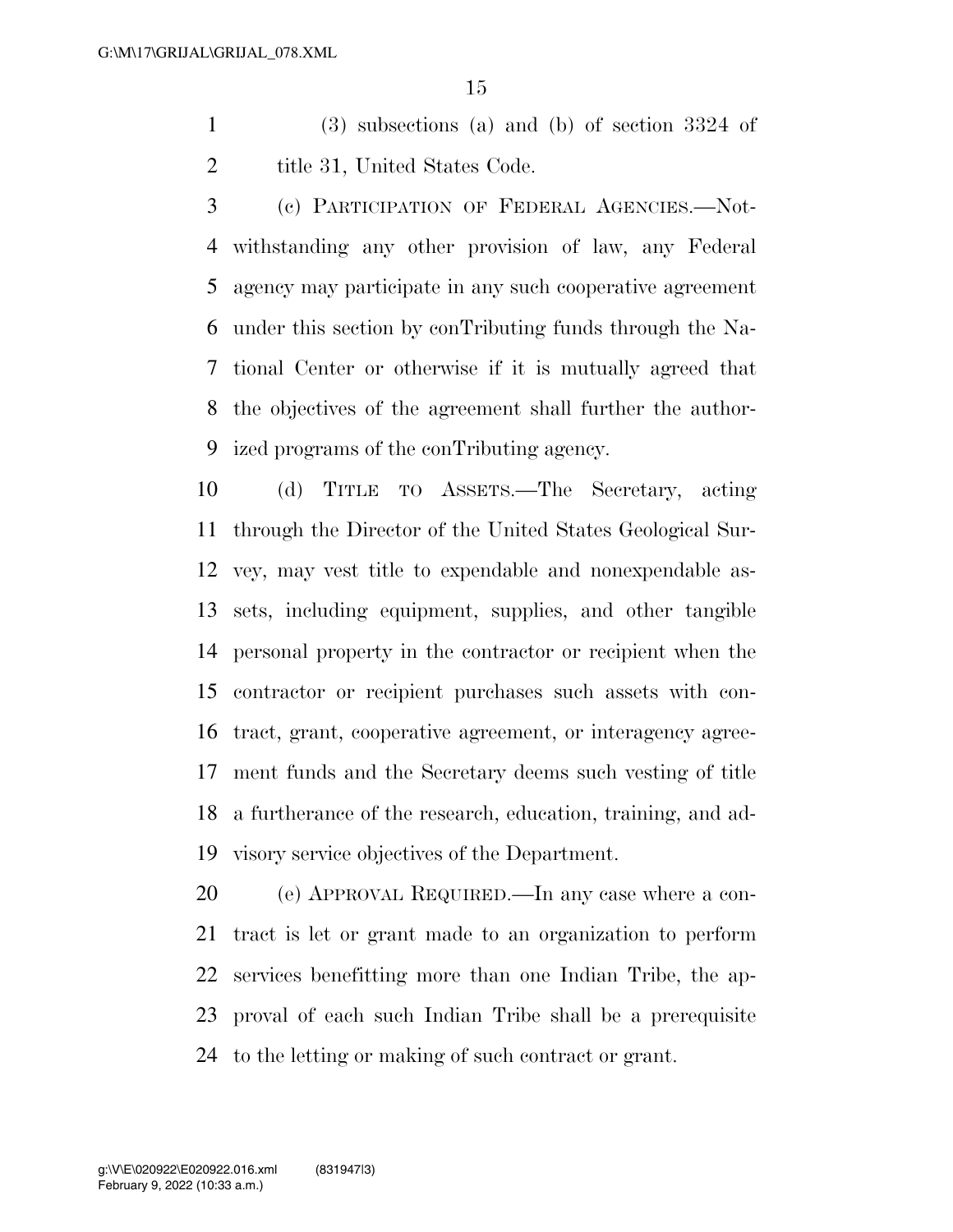#### **SEC. 5. INTERAGENCY COOPERATION.**

 Each department, agency, or other instrumentality of the Federal Government, that is engaged in or concerned with, or that has authority over, matters relating to nat- ural and cultural resources, ecosystem services, or climate variability or change, including all member agencies of the United States Global Change Research Program—

 (1) may make available, on a reimbursable basis or otherwise, any personnel (with their consent and without prejudice to their position and rating), service, or facility which the Chief of the National Center deems necessary to carry out any provision of section 3;

 (2) shall, upon a written request from the Sec- retary, furnish any available data or other informa-16 tion that the Secretary deems necessary to carry out any provision of section 3;

 (3) shall cooperate with the National Center, Regional Centers, and duly authorized officials thereof; and

21 (4) may transfer budgetary resources or other- wise enter into interagency agreements, including funding, facilities, computational resources, data, or other tangible or intangible resources, between the National Center or Regional Centers to aid collabo-rative work among Federal agencies, when approved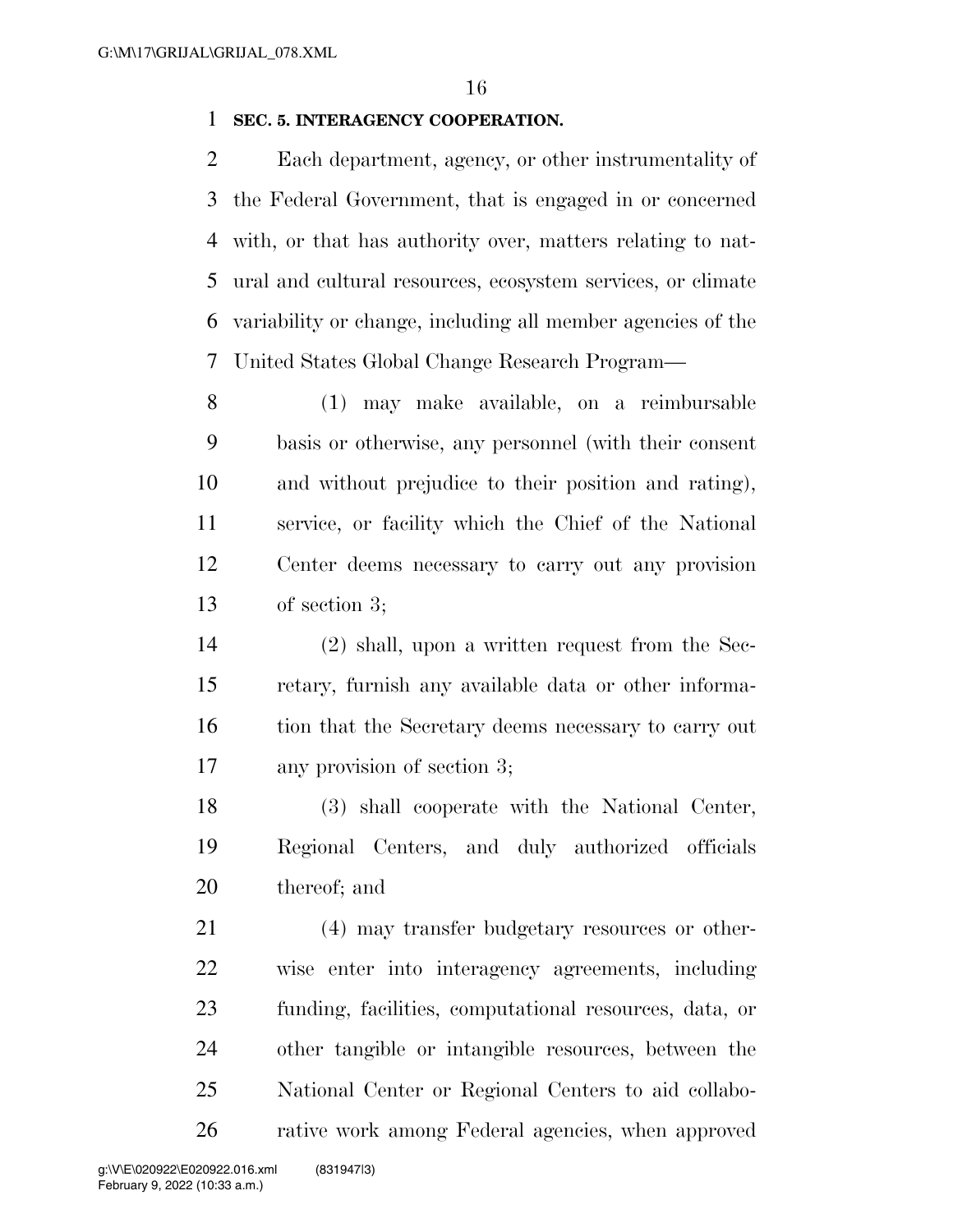by the Chief of the National Center and their coun-terpart in the other Federal agency.

#### **SEC. 6. COMMITTEES.**

 (a) AUTHORITY TO ESTABLISH COMMITTEES.—The Chief of the National Center may establish committees or working groups and procedures to facilitate public partici- pation in the advisory process, such as a national advisory committee for the National Center, stakeholder advisory committees and science implementation panels for the Re- gional Centers, and working groups for review of competi-tive or noncompetitive proposals.

(b) ADVISORY COMMITTEE.—

 (1) ESTABLISHMENT.—Not later than 180 days after the date of the enactment of this Act, and pur- suant to the Federal Advisory Committee Act (5 U.S.C. App.), the Secretary shall establish an Advi- sory Committee on Climate and Natural Resource Sciences.

 (2) MEMBERS.—The Committee shall have not fewer than 15 members, each of whom is an em-ployee of—

- (A) an Indian Tribe;
- (B) a Tribal organization;
- (C) a Native Hawaiian organization;
- (D) a State or local Government;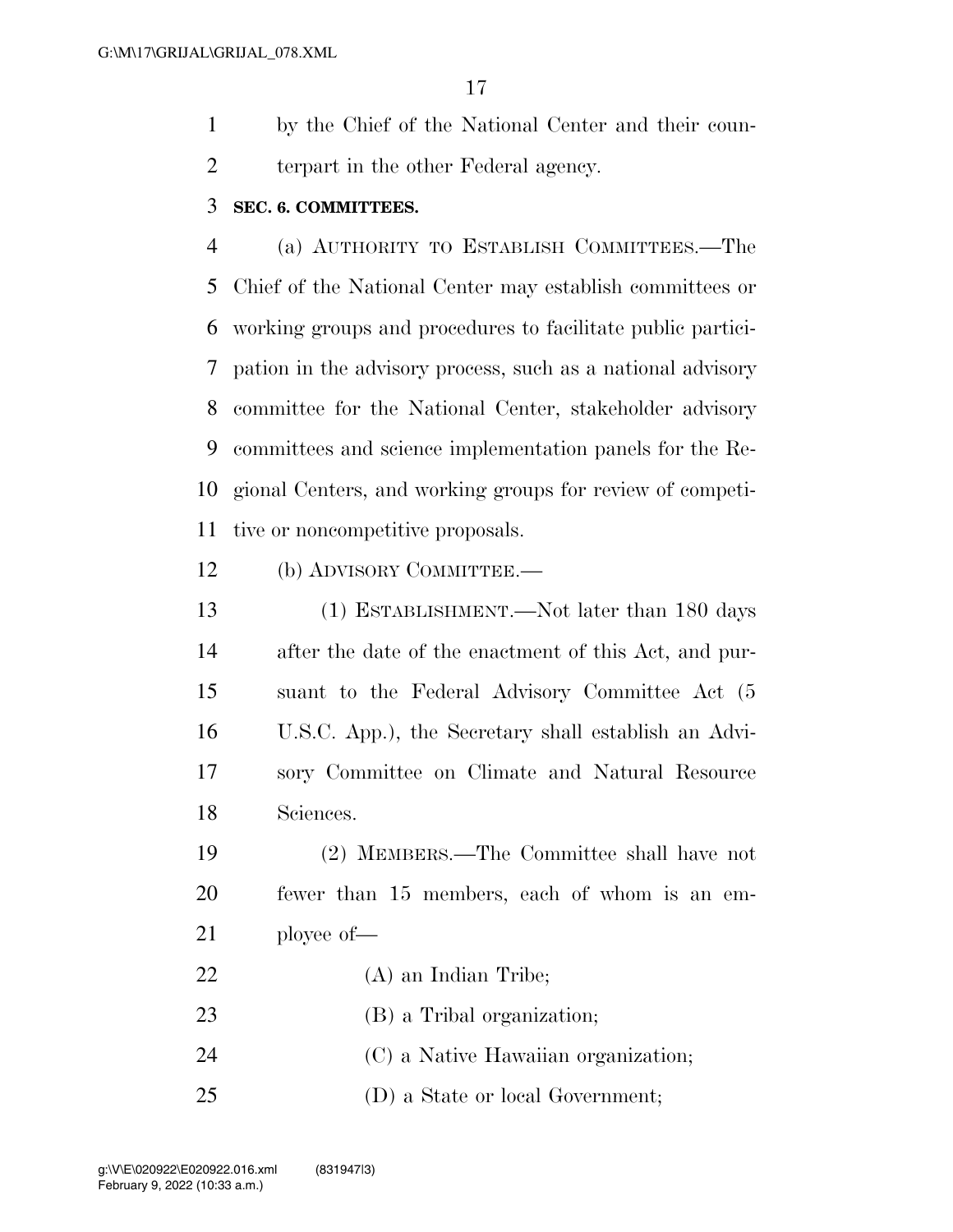| $\mathbf{1}$   | (E) a host institution of a Regional Center;             |
|----------------|----------------------------------------------------------|
| $\overline{2}$ | (F) a nongovernmental organization;                      |
| 3              | (G) an academic institution; or                          |
| $\overline{4}$ | (H) an organization of the private sector.               |
| 5              | (3) CHAIR.—The Director of the United States             |
| 6              | Geological Survey shall appoint a Committee Chair        |
| 7              | from among the members of the Committee.                 |
| 8              | (4) DUTIES.—The Committee shall identify and             |
| 9              | recommend priorities for ongoing research needs on       |
| 10             | the issues described in section $3(e)$ to inform the re- |
| 11             | search priorities of the National Center.                |
| 12             | $(5)$ TERM OF OFFICE.— $(A)$ The term of office          |
| 13             | of a voting member of the Committee shall be not         |
| 14             | more than 3 years.                                       |
| 15             | (B) No person may serve more than two con-               |
| 16             | secutive terms as a voting member of the Com-            |
| 17             | mittee.                                                  |
| 18             | (C) The Chair may extend the term of office of           |
| 19             | a voting member of the Committee by up to 1 year.        |
| 20             | (D) Any individual appointed to a partial or full        |
| 21             | term may be reappointed for one additional full          |
| 22             | term.                                                    |
| 23             | (E) Not less than once each year, the Secretary          |
| 24             | shall publish a notice in the Federal Register solic-    |
| 25             | iting nominations for membership on the Board.           |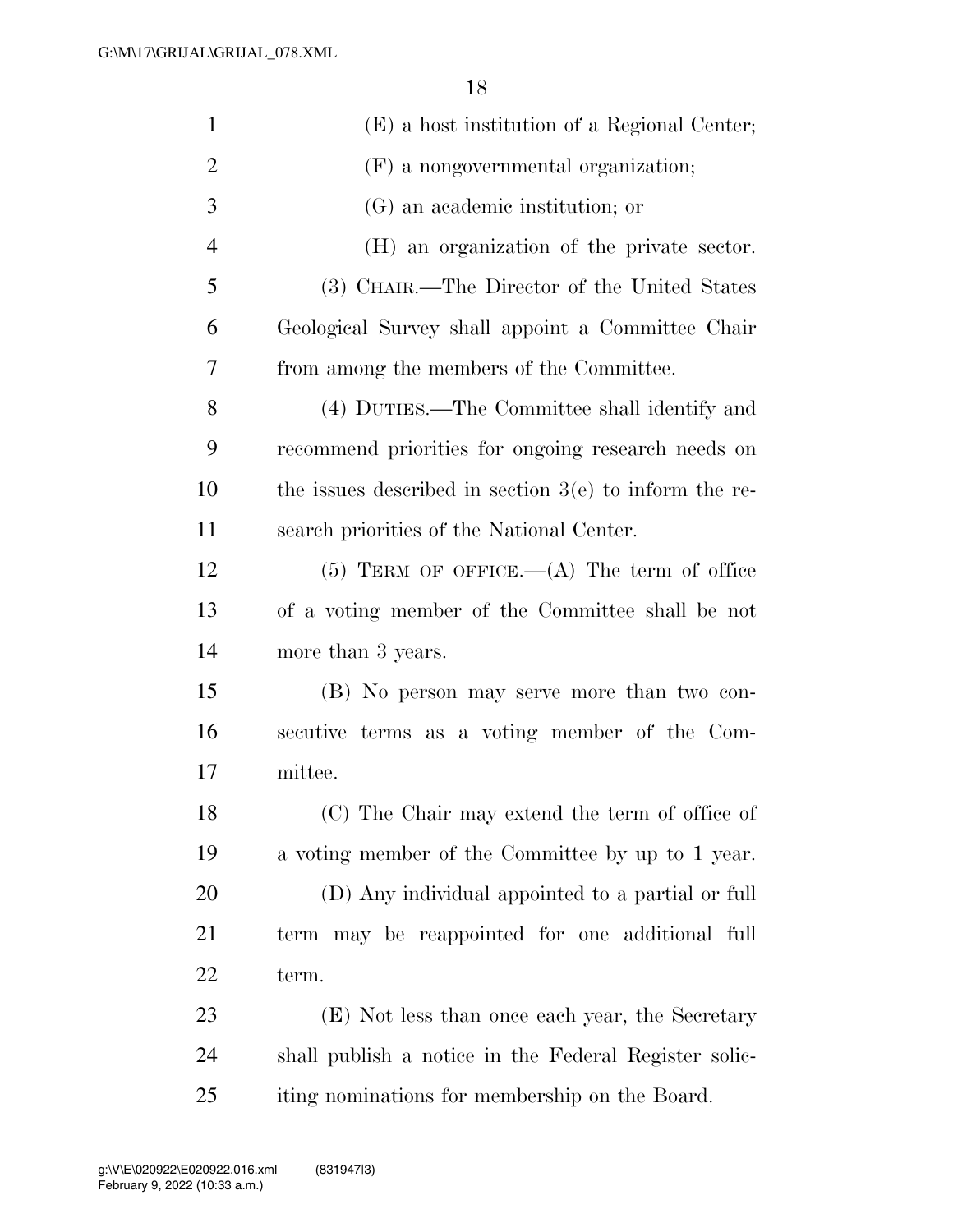(F) The Committee shall select one voting member to serve as the Vice Chair, who shall act as Chair in the absence or incapacity of the Chair. (c) COMMITTEES; WORKING GROUPS.—

 (1) IN GENERAL.—At the direction of the Sec- retary, the Chief of the National Center may estab- lish committees or working groups to provide input on the science priorities, implementation of science programs, review of competitive and noncompetitive proposals, and evaluation of processes, procedures, and outcomes of the National Center and the Re-gional Centers.

 (2) MEMBERS.—The committees or working groups shall, to the extent practicable, include mem- bers from Federal and State government, univer- sities, private sector, nongovernmental organizations, Indian Tribes, Tribal organizations, and Native Ha-waiian organizations.

 (3) PUBLIC PARTICIPATION.—The Secretary may establish procedures to facilitate public partici- pation in the advisory process, including providing advance notice of meetings, providing adequate op- portunity for public input and comment, maintaining appropriate records, and making a record of the pro-ceedings of meetings available for public inspection.